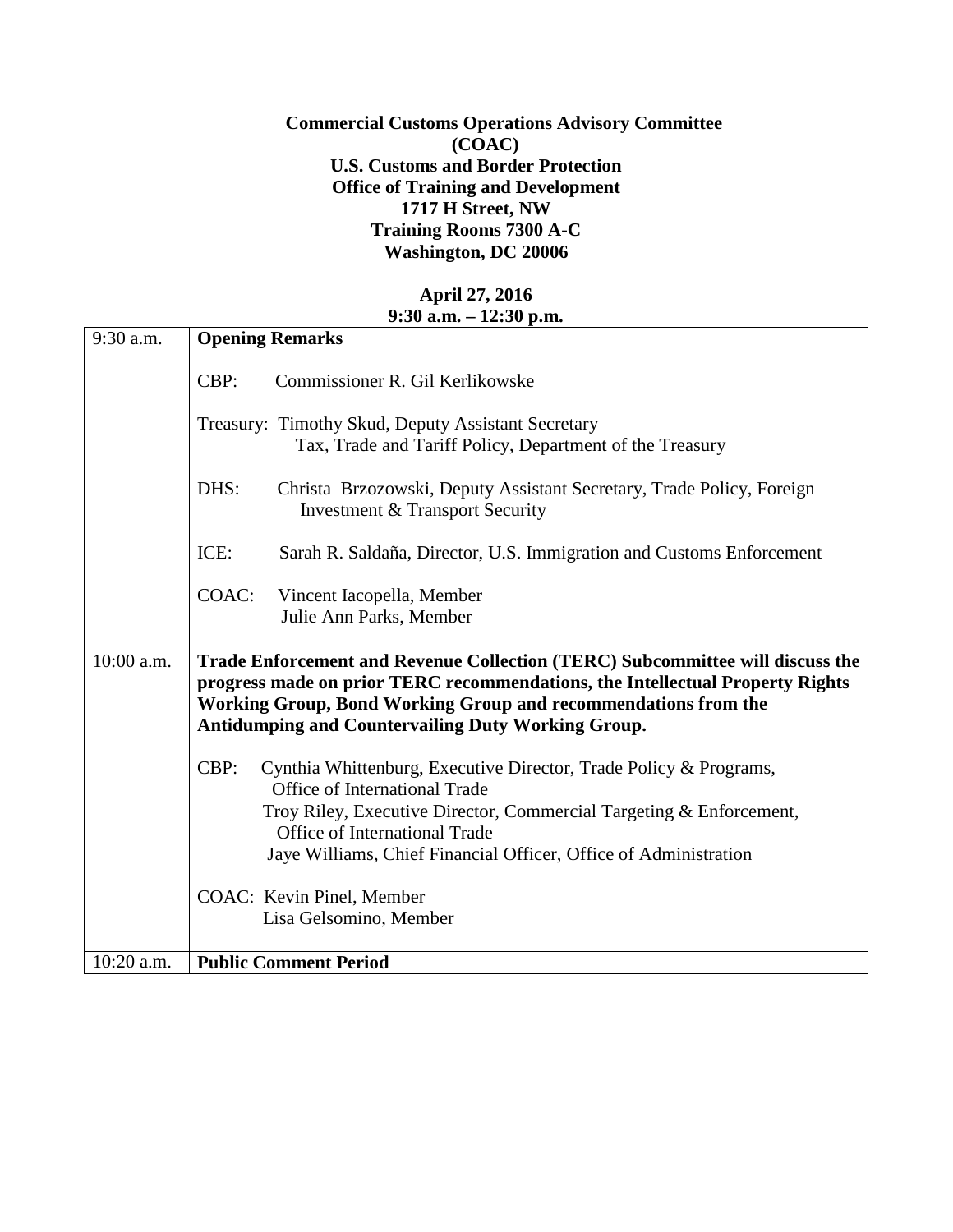| 10:25 a.m. | The Trusted Trader Subcommittee will discuss their vision for an enhanced<br>Trusted Trader concept that includes engagement with CBP to include relevant<br>partner government agencies with a potential for international interoperability.                                                                                                                                                                                                                                                                                                                                                                |
|------------|--------------------------------------------------------------------------------------------------------------------------------------------------------------------------------------------------------------------------------------------------------------------------------------------------------------------------------------------------------------------------------------------------------------------------------------------------------------------------------------------------------------------------------------------------------------------------------------------------------------|
|            | CBP:<br>Liz Schmelzinger, Acting Director, Customs-Trade Partnership Against<br>Terrorism, Cargo and Conveyance Security, Office of Field Operations                                                                                                                                                                                                                                                                                                                                                                                                                                                         |
|            | COAC: Alexandra Latham, Member<br>Michael Young, Member                                                                                                                                                                                                                                                                                                                                                                                                                                                                                                                                                      |
| 10:40 a.m. | The Trade Modernization Subcommittee will provide recommendations developed<br>by the Centers of Excellence and Expertise Uniformity ("Centers") Working<br>Group, particularly where the subcommittee has identified ways for the Centers to<br>develop uniform policies, processes and strategies, with consideration of an<br>industry-focused and account-based approach. The subcommittee will also<br>provide recommendations from the Role of the Broker 2016 working group to<br>update and revise 19 CFR 111.<br>Additionally, the subcommittee will also discuss the progress of the International |
|            | <b>Engagement and Trade Facilitation Working Group which is identifying examples</b><br>of best practices in the U.S. and abroad that facilitate trade and could be applied<br>globally.                                                                                                                                                                                                                                                                                                                                                                                                                     |
|            | CBP:<br>Cynthia Whittenburg, Executive Director, Trade Policy &<br>Programs, Office of International Trade<br>Susan Thomas, Acting Director, Trade Operations Division,<br>Cargo and Conveyance Security, Office of Field Operations                                                                                                                                                                                                                                                                                                                                                                         |
|            | COAC: Cindy Allen, Member<br>Lenny Feldman, Member                                                                                                                                                                                                                                                                                                                                                                                                                                                                                                                                                           |
| 11:15a.m.  | <b>Public Comment Period</b>                                                                                                                                                                                                                                                                                                                                                                                                                                                                                                                                                                                 |
| 11:25a.m.  | <b>Break</b>                                                                                                                                                                                                                                                                                                                                                                                                                                                                                                                                                                                                 |